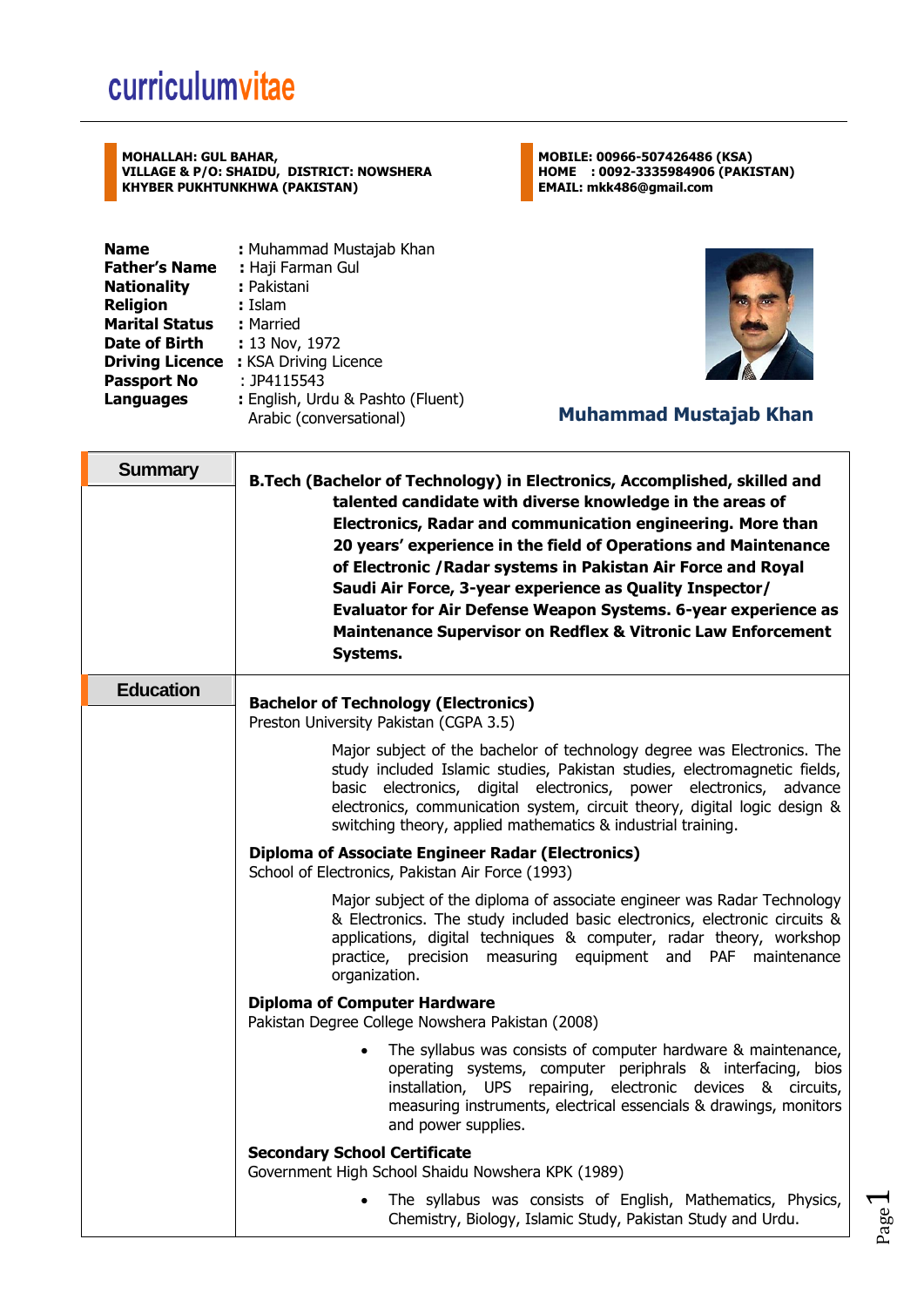| <b>Professional</b><br><b>Courses</b> | 1993           | AN/TPS 43(G) Radar Field Maintenance Course (ADSS PAF)                                                                                                                                                                                                                                                                                                                                                                                                                                                                                                                                                                                                                                                                                                                                                                                                                                                                                                                                                                                                                                                                                                                                                                                                                                                                                                                                              |
|---------------------------------------|----------------|-----------------------------------------------------------------------------------------------------------------------------------------------------------------------------------------------------------------------------------------------------------------------------------------------------------------------------------------------------------------------------------------------------------------------------------------------------------------------------------------------------------------------------------------------------------------------------------------------------------------------------------------------------------------------------------------------------------------------------------------------------------------------------------------------------------------------------------------------------------------------------------------------------------------------------------------------------------------------------------------------------------------------------------------------------------------------------------------------------------------------------------------------------------------------------------------------------------------------------------------------------------------------------------------------------------------------------------------------------------------------------------------------------|
|                                       | 1994           | MPDR-45, 60 & 90S Radar Field Maintenance Course (ADSS PAF)                                                                                                                                                                                                                                                                                                                                                                                                                                                                                                                                                                                                                                                                                                                                                                                                                                                                                                                                                                                                                                                                                                                                                                                                                                                                                                                                         |
|                                       | 2004           | YLC-2 3D Phased Array Radar Depot Level Maintenance Course<br>(NRIET Nanjing China)                                                                                                                                                                                                                                                                                                                                                                                                                                                                                                                                                                                                                                                                                                                                                                                                                                                                                                                                                                                                                                                                                                                                                                                                                                                                                                                 |
|                                       | 2006           | QC/QA Course (SOE Pakistan Air Force)                                                                                                                                                                                                                                                                                                                                                                                                                                                                                                                                                                                                                                                                                                                                                                                                                                                                                                                                                                                                                                                                                                                                                                                                                                                                                                                                                               |
|                                       | 2008           | Skill enhancements course of Microsoft Office (PADCIS Pakistan)                                                                                                                                                                                                                                                                                                                                                                                                                                                                                                                                                                                                                                                                                                                                                                                                                                                                                                                                                                                                                                                                                                                                                                                                                                                                                                                                     |
|                                       | 2008           | Basic Computer hardware course (PADCIS Pakistan)                                                                                                                                                                                                                                                                                                                                                                                                                                                                                                                                                                                                                                                                                                                                                                                                                                                                                                                                                                                                                                                                                                                                                                                                                                                                                                                                                    |
|                                       | 2008           | Computer Networking course (PADCIS Pakistan)                                                                                                                                                                                                                                                                                                                                                                                                                                                                                                                                                                                                                                                                                                                                                                                                                                                                                                                                                                                                                                                                                                                                                                                                                                                                                                                                                        |
|                                       | 2017           | PoliScan FM1 Speed Camera Course (Dammam KSA)                                                                                                                                                                                                                                                                                                                                                                                                                                                                                                                                                                                                                                                                                                                                                                                                                                                                                                                                                                                                                                                                                                                                                                                                                                                                                                                                                       |
|                                       | 2018           | Ramer 10C Speed Camera Installation & Maintenance (Riyadh KSA)                                                                                                                                                                                                                                                                                                                                                                                                                                                                                                                                                                                                                                                                                                                                                                                                                                                                                                                                                                                                                                                                                                                                                                                                                                                                                                                                      |
|                                       | 2019           | GATSO (SGG) Speed Camera Field Maintenance Course (Riyadh KSA)                                                                                                                                                                                                                                                                                                                                                                                                                                                                                                                                                                                                                                                                                                                                                                                                                                                                                                                                                                                                                                                                                                                                                                                                                                                                                                                                      |
| <b>Experience</b>                     | 2013-Till Date | Law Enforcement System (LES)<br>Etihad Al Afandi LLC & Saudi Technology & Security<br>Comprehensive Control Company                                                                                                                                                                                                                                                                                                                                                                                                                                                                                                                                                                                                                                                                                                                                                                                                                                                                                                                                                                                                                                                                                                                                                                                                                                                                                 |
|                                       | 2009-2011      | Supervision of Mobile law enforcement systems department &<br>$\bullet$<br>responsible for the installation, maintenance, troubleshooting &<br>repair of REDFLEX/VITRONIC mobile law enforcement systems.<br>Installation and Repair of Automatic Vehicle Location/Tracking<br>$\bullet$<br>Systems in vehicles and Portable cabinet units (PCU's).<br>Configuration, Software Installation and Testing of Radar Control<br>$\bullet$<br>Unit (RCU) & Measuring Unit (FM1) for Mobile Speed Systems,<br>identify hardware & software malfunctions and faults & rectify<br>them on component level.<br>Conduct training for the newly inducted technicians on mobile law<br>$\bullet$<br>enforcement system.<br>Record keeping and updating of equipment inventory.<br>$\bullet$<br>Preparation & implementing of technicians training and preventive<br>$\bullet$<br>maintenance plans for the mobile law enforcement systems.<br>AN/FPS-117(V)3 Radar & AN/TPS-72 Radar<br>Royal Saudi Air Force (KFAB Tabuk)<br>Maintenance, Troubleshooting & Repair of AN/FPS-117(V)3 &<br>$\bullet$<br>AN/TPS-72 Radars.<br>Performing the monthly Periodic Maintenance Inspections<br>$\bullet$<br>$(PMI's)$ .<br>Keeping & updating the record for the parts and spares for<br>$\bullet$<br>AN/FPS-117(V)3 & AN/TPS-72 Radars.<br>Conduction of On the Job Training & maintaining the record of<br>$\bullet$ |
|                                       | 2011-2013      | OJT for the newly passed out Radar technicians.<br><b>Technical Coordinator (Lockheed Martin OEM Team)</b><br>Royal Saudi Air Force (KFAB Tabuk)                                                                                                                                                                                                                                                                                                                                                                                                                                                                                                                                                                                                                                                                                                                                                                                                                                                                                                                                                                                                                                                                                                                                                                                                                                                    |
|                                       |                | Work with Lockheed Martin OEM team during the upgrade of<br>$\bullet$<br>AN/FPS-117(V) 3 Radar.<br>Coordinate with OEM to modify/upgrade the systems with the<br>$\bullet$<br>new advancements introduced in the radar electrical systems.<br>Reviewed and updated engineering design documentation of<br>$\bullet$<br>Electrical/Sensor system including schematics, parts list, assembly<br>drawings and specification control drawings layout.                                                                                                                                                                                                                                                                                                                                                                                                                                                                                                                                                                                                                                                                                                                                                                                                                                                                                                                                                   |
|                                       | 2007-2009      | <b>Insrument Landing System &amp; Distance Measuring</b><br><b>Equipment</b><br>Pakistan Air Force (PAF Base Minhas)                                                                                                                                                                                                                                                                                                                                                                                                                                                                                                                                                                                                                                                                                                                                                                                                                                                                                                                                                                                                                                                                                                                                                                                                                                                                                |

Page  $\boldsymbol{\sim}$